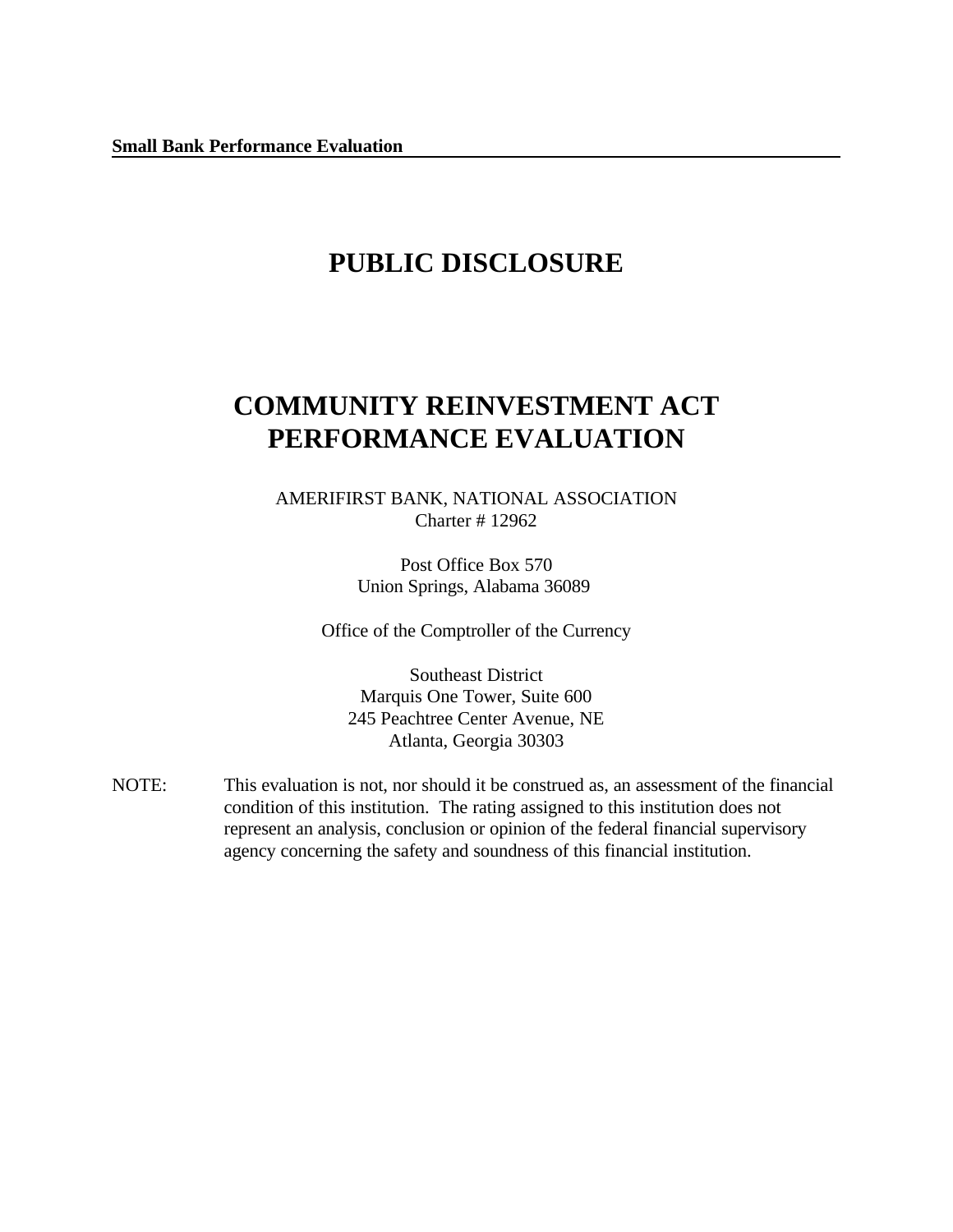## **GENERAL INFORMATION**

*The Community Reinvestment Act (CRA) requires each federal financial supervisory agency to use its authority when examining financial institutions subject to its supervision, to assess the institution's record of meeting the credit needs of its entire community, including low and moderate-income neighborhoods, consistent with safe and sound operation of the institution. Upon conclusion of such examination, the agency must prepare a written evaluation of the institution's record of meeting the credit needs of its community.* 

*This document is an evaluation of the Community Reinvestment Act (CRA) performance of AmeriFirst Bank, National Association prepared by the Office of the Comptroller of the Currency, the institution's supervisory agency, as of March 2, 1998. The agency rates the CRA performance of an institution consistent with the provisions set forth in Appendix A of 12 CFR Part 25.*

## **INSTITUTION'S CRA RATING:** This institution is rated Satisfactory.

The rating is based on the following:

- A majority of the loans were made in the bank's assessment area (AA).
- The geographic distribution of consumer and 1 4 family residential loans reflect a very good penetration of moderate-income areas.
- Lending patterns indicate a good distribution of loans among borrowers of different income levels.
- The quarterly loan to deposit ratio is reasonable considering the bank's size and market share.
- The fair lending review did not reveal any evidence of disparate treatment and the bank has not received any CRA related complaints.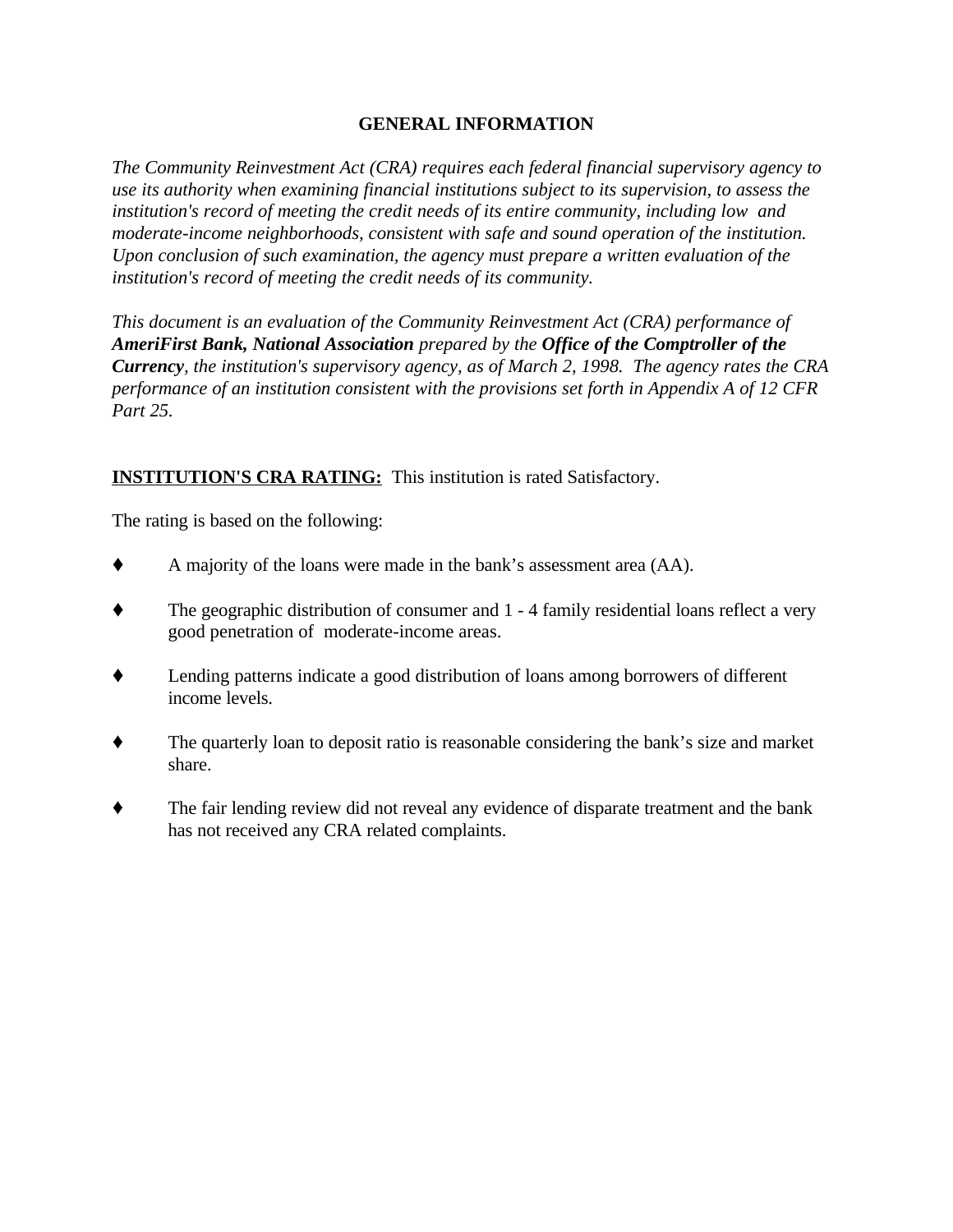The following table indicates the performance level of *AmeriFirst Bank, National Association* with respect to each of the five performance criteria.

| <b>SMALL</b><br><b>INSTITUTION</b><br><b>ASSESSMENT</b><br><b>CRITERIA</b>                    | <b>AMERIFIRST BANK, NA</b><br>PERFORMANCE LEVELS                                       |                                                                                          |  |  |  |  |
|-----------------------------------------------------------------------------------------------|----------------------------------------------------------------------------------------|------------------------------------------------------------------------------------------|--|--|--|--|
|                                                                                               | <b>Exceeds</b><br><b>Standards</b><br>for<br><b>Satisfactory</b><br><b>Performance</b> | Does not<br>meet<br><b>Standards</b><br>for<br><b>Satisfactory</b><br><b>Performance</b> |  |  |  |  |
| Loan to Deposit<br>Ratio                                                                      |                                                                                        | $\mathbf X$                                                                              |  |  |  |  |
| Lending in<br><b>Assessment Area</b>                                                          |                                                                                        | $\mathbf{X}$                                                                             |  |  |  |  |
| Lending to<br>Borrowers of<br>Different<br>Incomes and to<br>businesses of<br>Different sizes | $\mathbf X$                                                                            |                                                                                          |  |  |  |  |
| Geographic<br>Distribution of<br>Loans                                                        | $\mathbf X$                                                                            |                                                                                          |  |  |  |  |
| Response to<br>Complaints                                                                     | N <sub>o</sub><br>complaints<br>were received<br>since the prior<br>examination        |                                                                                          |  |  |  |  |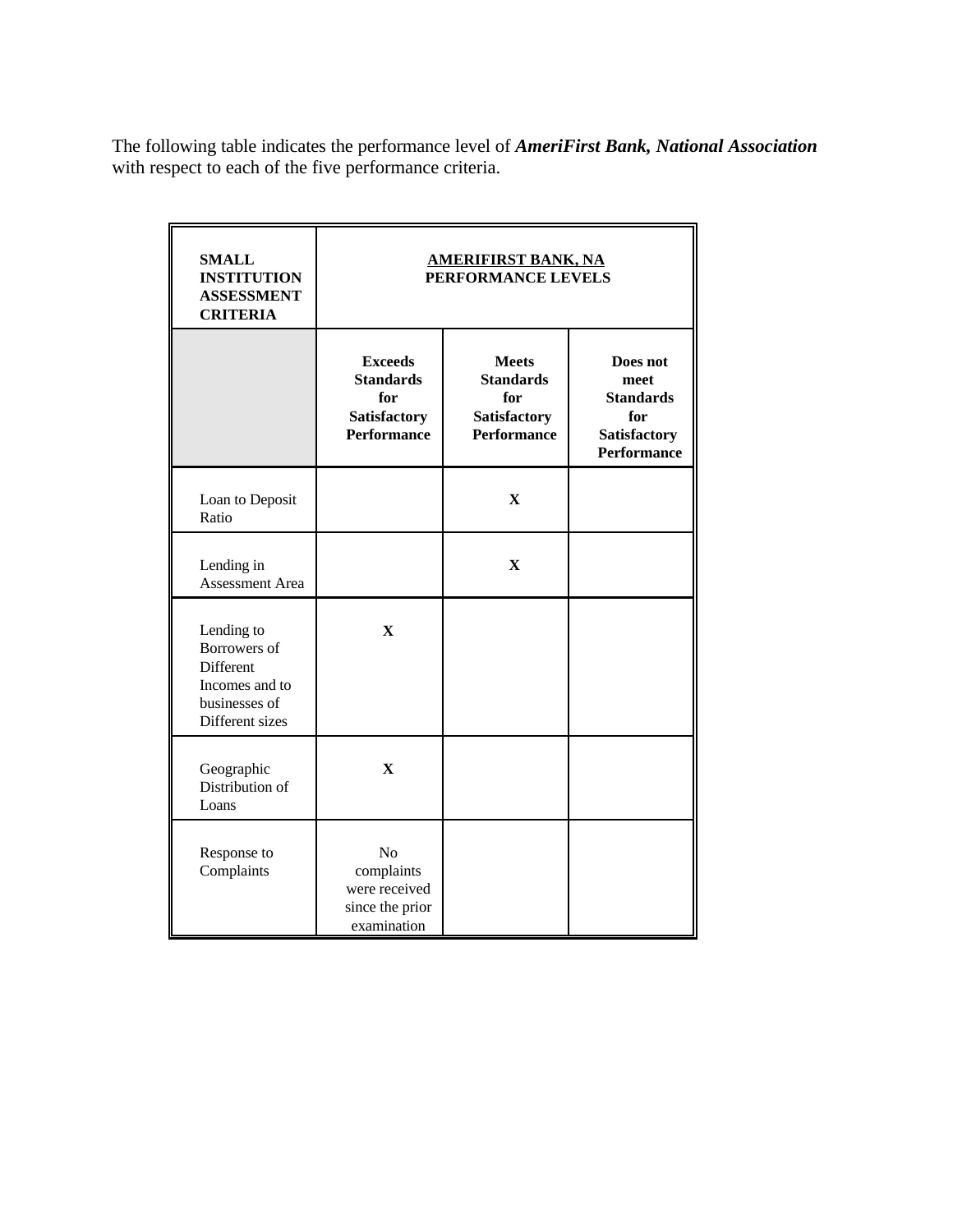### **DESCRIPTION OF INSTITUTION**

*AmeriFirst Bank, National Association* (ABNA) is located in Union Springs, Alabama. The town is located approximately 48 miles southwest of Montgomery, Alabama in the south central area of the state. On May 30, 1997, the merger of American National Bank of Union Springs (ANB) and First National Bank of Union Springs (FNB) created this locally owned and operated bank with total assets of \$94,562,000 as of 12/31/97. The bank's operations include the main office (the old FNB building) located at 212 North Prairie Street and one branch (the old ANB building) at 104 East Hardaway Avenue. Both offices are located in the downtown area of town. Union Springs is in a moderate income block numbering area (BNA). The bank operates a loan production office in Montgomery, Alabama and has a branch office under construction in the city which is expected to open in June 1998. ABNA's primary business focus is in commercial real estate lending. As of 12-31-97, the bank's net loan portfolio of \$48,934,000 million consists primarily of real estate (69%), consumer (14%), commercial (14%), and agricultural (3%).

As of this examination date, there were no legal or regulatory impediments that would impact the bank's lending capacity or ability to help meet the credit needs of the assessment area. The bank's local competitor is a state-charter bank with total assets of \$30,000,000 as of its most recent CRA evaluation.

#### **DESCRIPTION OF THE ASSESSMENT AREA**

The bank's assessment area consists of Bullock County, Alabama. Based upon 1990 US Census information, this county contains two moderate income BNAs (Midway Division-BNA 9521, and Union Springs Division-BNA 9522) and two middle income BNAs (Fitzpatrick Division-BNA 9523 and Inverness Division-BNA 9524 ). Total population of Bullock County is 11,042. The population within each BNA is the following: Midway Division 1,909 (17%), Union Springs Division 6,371 (58%), Fitzpatrick Division 995 (9%), and Inverness Division 1,767 (16%).

According to the 1990 US Census, the median family income for the county was \$17,505. And 37% of the households in the assessment area have incomes below the poverty level. The U.S. Department of Housing and Urban Development (HUD) 1997 updated median family income for the state of Alabama is \$31,500. Thirty-five percent of total households receive social security. And 20% of the total households receive public assistance.

Seventy-three percent of households reside in the moderate income BNAs. The average age of housing is 27 years. Sixty-one percent of the total housing units are owner-occupied. Twenty-six percent of the housing units are rentals with 82% of the renter occupied units in the moderate income BNAs.

The local economy is centered in poultry manufacturing and nursery operations. The largest employers are Wayne Farms (poultry operations providing 600 jobs), Bonnie Plant Farm (nursery), and Columbus Mills (carpet yarn operations).

The local unemployment rate is 27% compared to the state's 4.5% as of February 1998.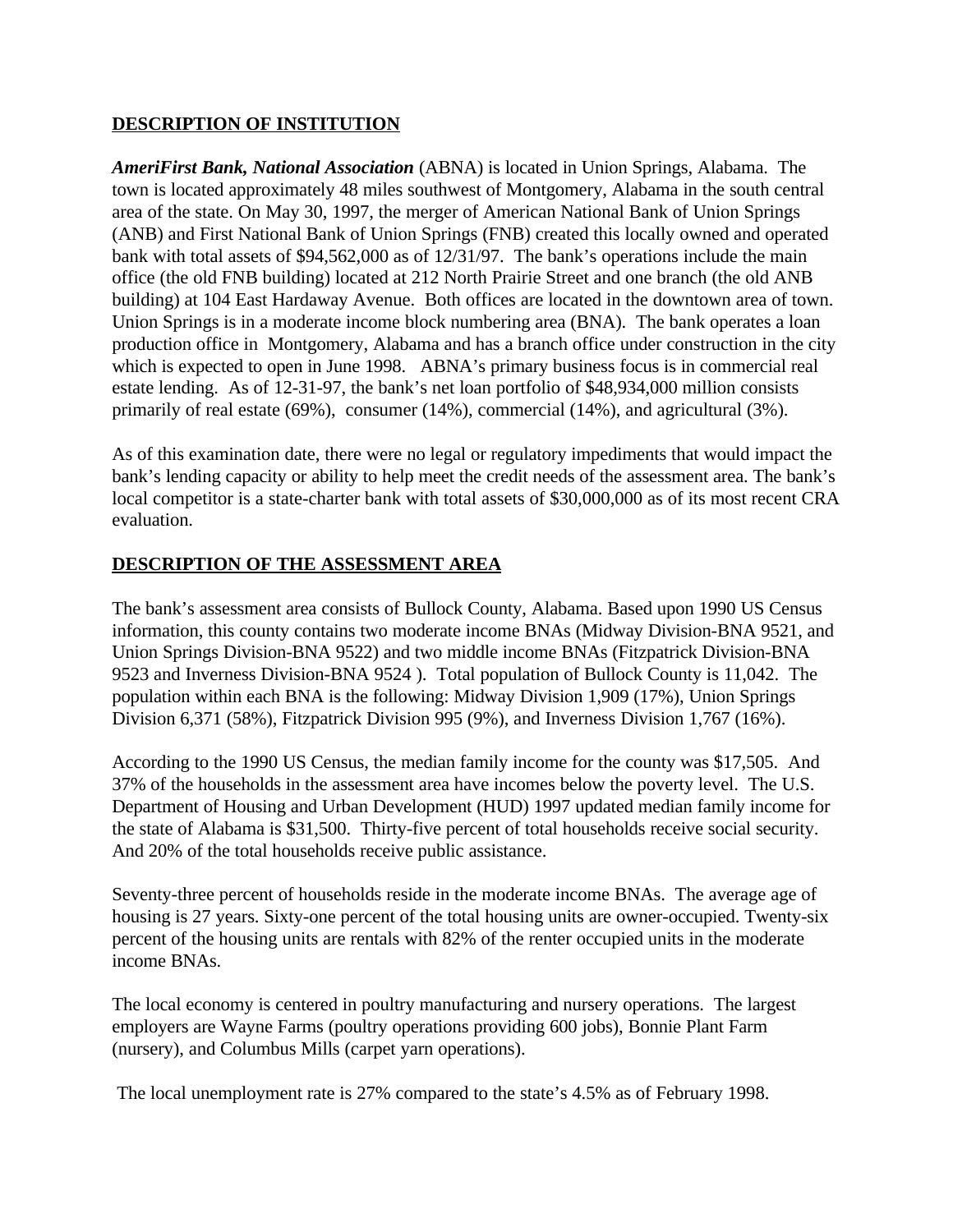According to management, the high unemployment rate is skewed by the seasonality of the nursery operations. Many truckers and other nursery employees will apply for unemployment compensation during the off-season. Management states the unemployment rate averages approximately 22%.

According to a local community contact, the most beneficial types of credit for the low and moderate income areas are low rate home purchase loans and unsecured loans less than \$2,000. The contact person also identified the need for recreational facilities for young people. The contact person also believes local financial institutions can better serve the low and moderate income areas by initiating efforts to understand the credit needs in these communities and providing financial counseling seminars.

## **CONCLUSIONS WITH RESPECT TO PERFORMANCE CRITERIA:**

This performance assessment was based on information obtained from the December 31, 1997 Uniform Bank Performance Report, in-house geo-coded reports, and 1990 US Census data for Bullock County. In addition, other information was obtained from management reports, community contacts, and discussions with bank management. Information obtained from management prepared reports was reviewed and tested for accuracy.

## **LOAN TO DEPOSIT RATIO ANALYSIS**

AmeriFirst Bank's quarterly average loan to deposit ratio meets the standards for satisfactory CRA performance.

Based on information obtained from Uniform Bank Performance Reports, the quarterly average loan to deposit (LTD) ratio for the three periods (June 1, 1997 - December 31, 1997) after the merger was 64.52%. Prior to the merger, the quarterly average loan to deposit ratios for American National Bank and First National Bank were 55% and 55.6% since the last CRA examination dated October 15, 1994. The bank's (LTD) ratio appears reasonable considering the bank's size, competition, economic conditions, and loan demand in the local market.

## **COMPARISON OF CREDIT EXTENDED INSIDE AND OUTSIDE THE ASSESSMENT AREA**

! The majority of the number of loans are made in the assessment area and meets the criteria for satisfactory performance.

The following table illustrates the percentage of loans (originated during the period from 1-1-97 to 12-31-97) by number and dollar amount inside and outside of the bank's assessment area. In regards to consumer loans, approximately 58.62% of the total number and 40.03% of the total dollar amount of loans originated within the bank's assessment area. In regard to 1 - 4 family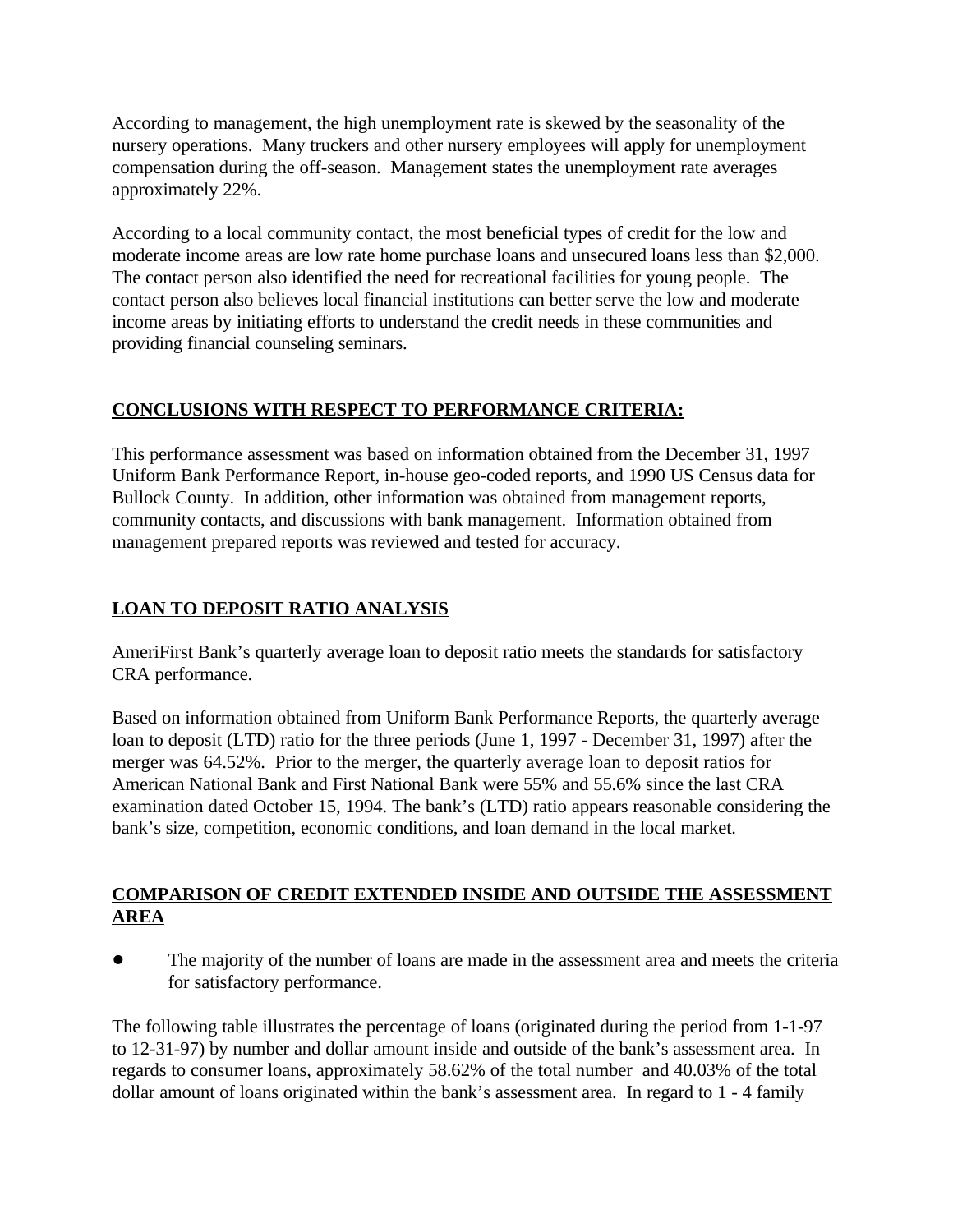residential loans, 63% of the total number and 48.43% of the total dollar amount of loans originated within the assessment area.

| <b>BNA</b>        | # OF LOANS<br><b>IN BNA</b> | % OF TOTAL<br>#LOANS | \$ AMOUNT<br>OF<br><b>LOANS</b> | % OF TOTAL<br><b>AMT LOANS</b> |
|-------------------|-----------------------------|----------------------|---------------------------------|--------------------------------|
| 9521              | 81                          | 6.91%                | \$221,277                       | 3.08%                          |
| 9522              | 512                         | 43.69%               | \$2,124,610                     | 29.54%                         |
| 9523              | 34                          | 2.90%                | \$185,024                       | 2.57%                          |
| 9524              | 60                          | 5.12%                | \$348,084                       | 4.84%                          |
| <b>OTHERS</b>     | 485                         | 41.38%               | \$4,313,152                     | 59.97%                         |
| <b>TOTAL</b>      | 1172                        | 100.00%              | \$7,192,147                     | 100.00%                        |
| <b>INSIDE AA</b>  | 687                         | 58.62%               | \$2,878,995                     | 40.03%                         |
| <b>OUTSIDE AA</b> | 485                         | 41.38%               | \$4,313,152                     | 59.97%                         |

**Consumer Loans Originated in 1997**

**1 - 4 Family Real Estate Originated in 1997**

| <b>BNA</b>        | # OF LOANS<br><b>IN BNA</b> | % OF TOTAL<br>#LOANS | \$ AMOUNT<br>OF<br><b>LOANS</b> | % OF TOTAL<br><b>AMT LOANS</b> |
|-------------------|-----------------------------|----------------------|---------------------------------|--------------------------------|
| 9521              |                             | 10.00%               | \$7,131                         | 4.75%                          |
| 9522              | 4                           | 40.00%               | \$48,035                        | 32.03%                         |
| 9523              |                             | 10.00%               | \$10,050                        | 6.70%                          |
| 9524              | $\theta$                    | 0.00%                | \$0                             | 0.00%                          |
| <b>OTHERS</b>     | 4                           | 40.00%               | \$84,757                        | 56.52%                         |
| <b>TOTAL</b>      | 10                          | 100.00%              | \$149,973                       | 100.00%                        |
| <b>INSIDE AA</b>  | 6                           | 60.00%               | \$65,216                        | 43.48%                         |
| <b>OUTSIDE AA</b> | 4                           | 40.00%               | \$84,757                        | 56.52%                         |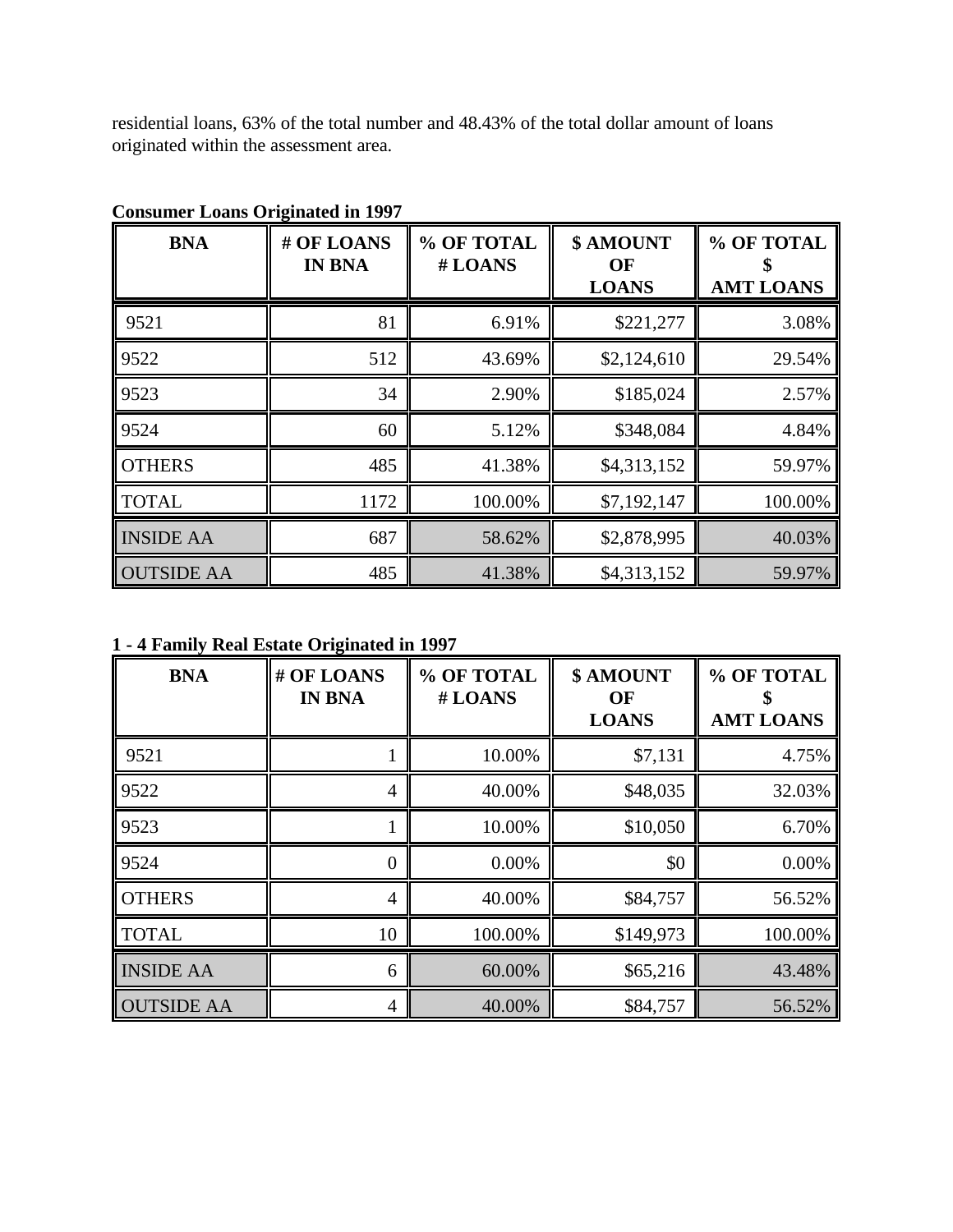## **LENDING TO BORROWERS OF DIFFERENT INCOMES AND TO BUSINESSES OF DIFFERENT SIZES**

The distribution of consumer, small business, and farm loans reflects very good dispersion of lending to different borrower income levels and businesses of different sizes. The dispersion of 1 - 4 family residential loans needs improvement. However this is mitigated due to the small number of 1 - 4 family residential loan originations.

The following distribution analysis of consumer and 1 - 4 family residential loans is based upon an in-house generated geo-code report of loans originating between January 1, 1997 to December 31, 1997. As illustrated in the Consumer Loan table below, consumer loan dispersion exceeds the criteria for satisfactory performance. Sixty-four percent of the total number of consumer loans were made to low and moderate-income borrowers who represent 58.77% of the assessment area. On the other hand, the 1 - 4 Family Real Estate table illustrates low penetration of 1 - 4 family real estate loans to low income and moderate income families. Only ten percent of the total number of loans originated to low income families representing 33.99% of the AA. And there were no loans originated with moderate income families representing 20.78% of the AA.

| <b>FAMILY INCOME</b><br><b>LEVEL</b> | #<br><b>LOANS</b> | \$LOANS<br>(000) | $\frac{0}{0}$<br>$#$ LOANS | $\frac{0}{0}$<br>\$LOANS | % FAM. INC.<br><b>LEVEL IN AA</b> |
|--------------------------------------|-------------------|------------------|----------------------------|--------------------------|-----------------------------------|
| LOW                                  |                   | \$10,384         | 10.00%                     | 6.92%                    | 33.99%                            |
| <b>MODERATE</b>                      | 0                 | \$0              | $0.00\%$                   | 0.00%                    | 20.78%                            |
| <b>MIDDLE</b>                        | 4                 | \$23,629         | 40.00%                     | 38.62%                   | 17.31%                            |
| <b>UPPER</b>                         | 3                 | \$8,174          | 30.00%                     | 13.36%                   | 28.03%                            |
| <b>*UNKNOWN</b>                      | 2                 | \$19,000         | 20.00%                     | 31.05%                   | <b>NA</b>                         |
| <b>GRAND TOTAL</b>                   | 10                | \$61,187         | 100.00%                    | 100.00%                  | 100.00%                           |

**1 - 4 Family Real Estate Originated in 1997** 

**\*UNKNOWN**: Income information was unavailable.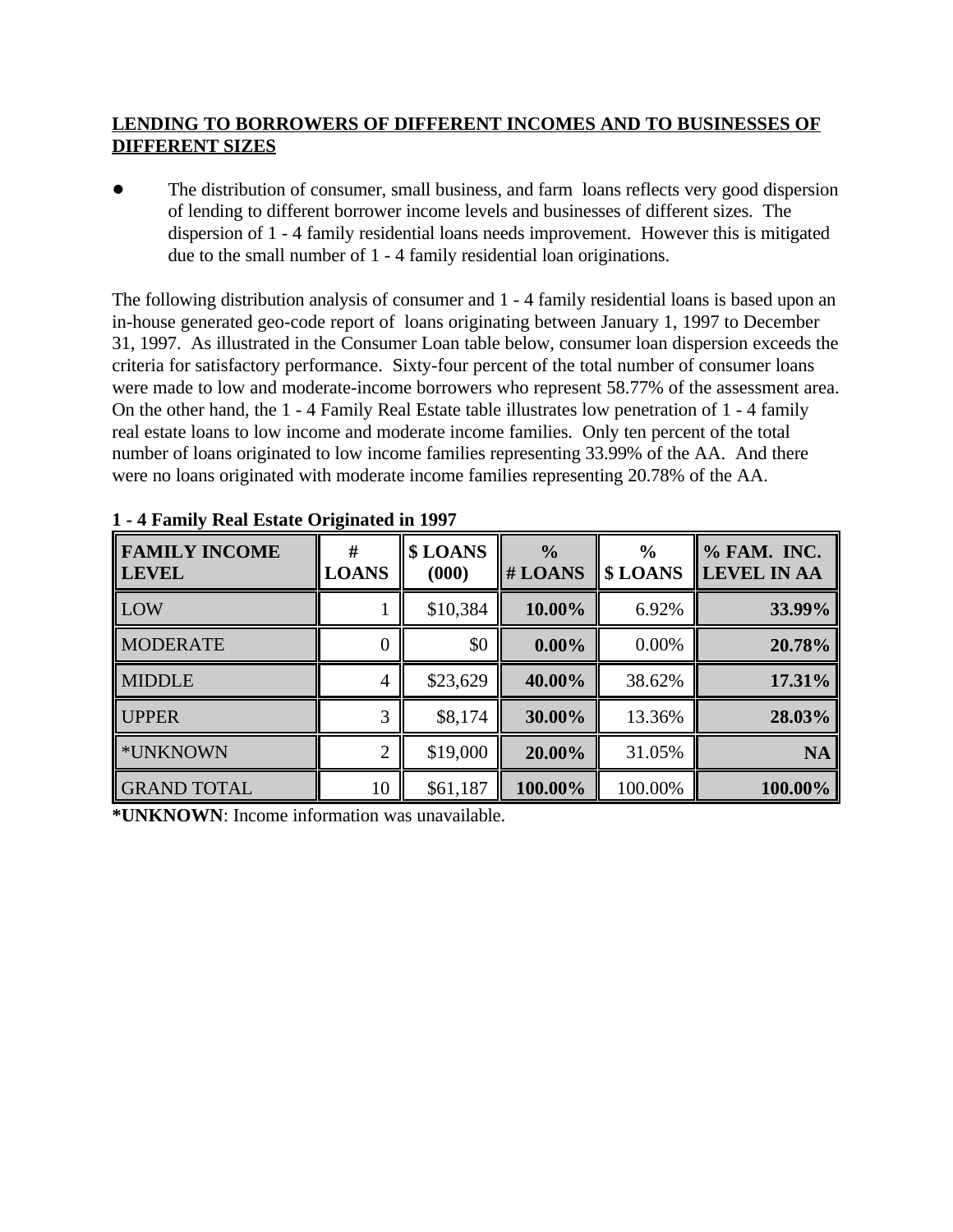| <b>FAMILY INCOME</b><br><b>LEVEL</b> | #<br><b>LOANS</b> | \$LOANS<br>(000) | $\frac{0}{0}$<br># LOANS | $\frac{6}{9}$<br>\$LOANS | % FAM. INC.<br><b>LEVEL IN AA</b> |
|--------------------------------------|-------------------|------------------|--------------------------|--------------------------|-----------------------------------|
| LOW                                  | 234               | \$347,534        | 37.74%                   | 12.07%                   | 33.99%                            |
| <b>MODERATE</b>                      | 163               | \$398,724        | 26.29%                   | 13.85%                   | 20.78%                            |
| <b>MIDDLE</b>                        | 100               | \$300,940        | 16.13%                   | 10.45%                   | 17.31%                            |
| UPPER                                | 104               | \$1,723,231      | 16.77%                   | 59.86%                   | 28.03%                            |
| <b>UNKNOWN</b>                       | 19                | \$108,562        | 3.06%                    | 3.77%                    | <b>NA</b>                         |
| <b>GRAND TOTAL</b>                   | 620               | \$2,878,991      | 100.00%                  | 100.00%                  | 100.00%                           |

**Consumer Loans Originated in 1997 within the AA**

• The bank has demonstrated a good effort in lending to small businesses.

The distribution of small business and small farm loans based on the revenue size of the business or farm is good. Of the 183 business loans made in 1997, 148 or 81% of these loans were made to small businesses. However, the dollar amount represents only 47%. The number of loans compares favorably to the Census Report's business demographics of 74%. Of the 35 farm loans made in 1997, 32 or 91% of these were made to small farms which compare well to the demographics of the assessment area.

| <b>Business Loans</b>                                                                                                           |     |     |        |             |           |  |  |
|---------------------------------------------------------------------------------------------------------------------------------|-----|-----|--------|-------------|-----------|--|--|
| $%$ of \$<br>$%$ of<br>$#$ of Bus.<br># Small<br><b>AMOUNT</b><br><b>Small Bus.</b><br><b>AMOUNT</b><br><b>Bus. Lns</b><br>Lns. |     |     |        |             |           |  |  |
| 1990 Census Report                                                                                                              | 145 | 195 | 74%    | NA          | <b>NA</b> |  |  |
| <b>1997 Bank</b><br><b>Originations</b>                                                                                         | 148 | 183 | 81.00% | \$4,209,000 | 47.00%    |  |  |

Source: CRA WIZ Business Demographic Data (from 1990 Census Report) and Bank Reports

**Farm Loans**

|                                         | # Small<br>Farm Lns. | # of Farm<br>Lns. | % of Small<br>Farm | <b>AMOUNT</b> | $%$ OF \$<br><b>AMOUNT</b> |
|-----------------------------------------|----------------------|-------------------|--------------------|---------------|----------------------------|
| 1990 Census Report                      |                      |                   | 82%                | NA            | NA                         |
| <b>1997 Bank</b><br><b>Originations</b> | 32                   | 35                | 91%                | \$1,162,000   | 76.00%                     |

Source: CRA WIZ Business Demographic Data (from 1990 Census Report) and Bank Reports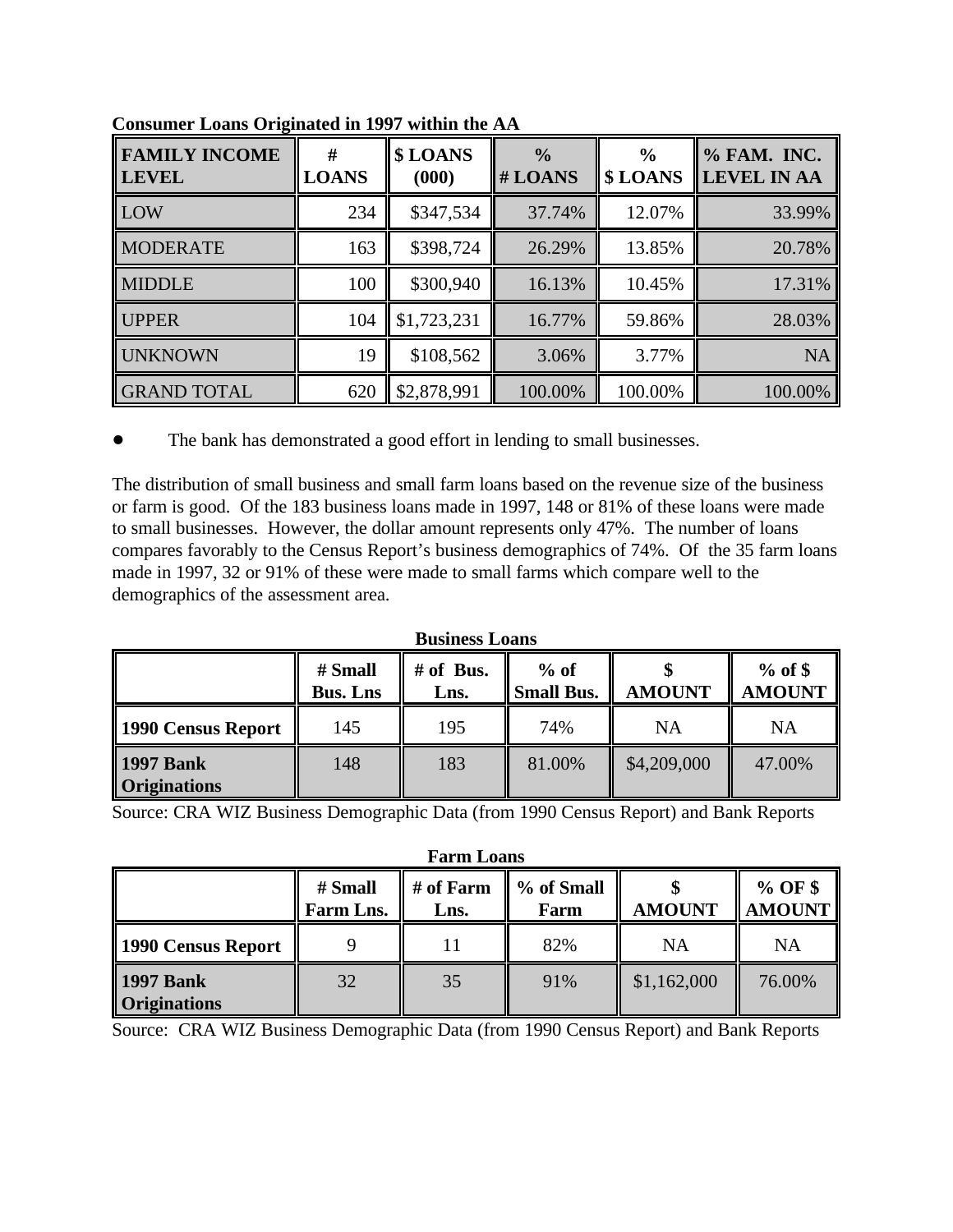In addition, the bank made two loans (Fairview Apartments and Pleasant Springs Apartments) totaling \$643,000 to The South Central Alabama Regional Housing Authority to permanently finance low-income housing projects. The Fairview Apartments, a 32-unit complex located in City of Union Springs, is funded with a loan for \$247,500.

## **GEOGRAPHIC DISTRIBUTION OF LOANS**

! AmeriFirst Bank's geographic distribution of consumer and 1 -4 family real estate loans is very good and reflects significantly above average penetration of moderate-income BNAs.

As illustrated in the charts below, 86.32% of the total number and 81.49% of the total dollar amount of consumer loans originated in the moderate income BNAs that represent 50% of the BNAs in the assessment area. And 86.84% of the total number and 84.58% of the total dollar amount of 1 - 4 family real estate loans originated in the moderate BNAs.

| <b>BNA</b>                       | $%$ OF<br><b>TOTAL</b><br><b>BNAs</b> | $#$ OF<br><b>LOANS</b><br><b>IN BNA</b> | $%$ OF<br>TOTAL#<br><b>LOANS</b> | \$ AMOUNT<br>OF<br><b>LOANS</b> | % OF TOTAL<br><b>AMT LOANS</b> |
|----------------------------------|---------------------------------------|-----------------------------------------|----------------------------------|---------------------------------|--------------------------------|
| $9521 \pmod{2}$                  | 25.00%                                | 81                                      | 11.79%                           | \$221,279                       | 7.69%                          |
| $9522 \; (mod)$                  | 25.00%                                | 512                                     | 74.53%                           | \$2,124,610                     | 73.80%                         |
| $9523$ (mid)                     | 25.00%                                | 34                                      | 4.95%                            | \$185,022                       | 6.43%                          |
| $9524 \; (mid)$                  | 25.00%                                | 60                                      | 8.73%                            | \$348,080                       | 12.09%                         |
| <b>TOTAL</b>                     | 100.00%                               | 687                                     | 100.00%                          | \$2,878,991                     | 100.00%                        |
| <b>TOTALS</b><br><b>FOR MODS</b> | 50.00%                                | 593                                     | 86.32%                           | \$2,345,889                     | 81.49%                         |

## **Consumer Loans Originated in 1997 within the AA**